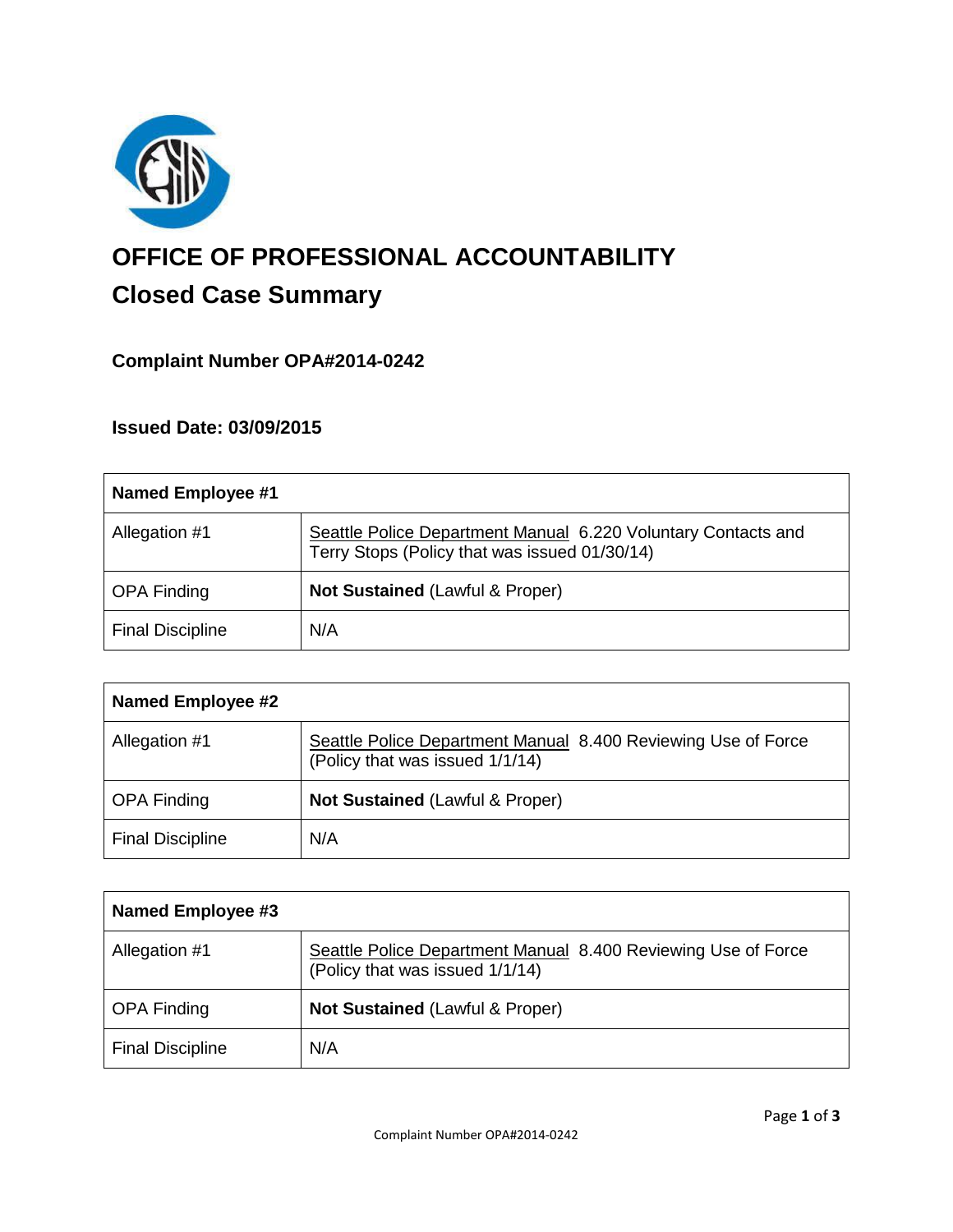| Named Employee #4       |                                                                                                  |
|-------------------------|--------------------------------------------------------------------------------------------------|
| Allegation #1           | Seattle Police Department Manual 8.400 Reviewing Use of Force<br>(Policy that was issued 1/1/14) |
| <b>OPA Finding</b>      | Not Sustained (Lawful & Proper)                                                                  |
| <b>Final Discipline</b> | N/A                                                                                              |

### **INCIDENT SYNOPSIS**

Named employee #1 responded to a 911 call to investigate a group of subjects blocking a business alcove suspected of narcotics activity. There was a valid Trespass Agreement in place at the business. As named employee #1 approached the business property, he observed a subject appearing to interact with the group in the alcove. He directed the subject to remain at the scene while he contacted the other suspects. The subject started walking away from the scene. Named employee #1 pulled the subject to the ground and placed him under arrest. Named employees #2, #3 and #4 are the supervisors for named employee #1 and reviewed his Use of Force packet.

# **COMPLAINT**

The complainant, a supervisor within the department, alleged that named employee #1 did not have legal justification to detain the subject. The complaint further alleged that the other named employees did not recognize this possible lack of legal justification in their review of the Use of Force packet.

# **INVESTIGATION**

The OPA investigation included the following actions:

- 1. Review of the complaint memo
- 2. Search for and review of all relevant records and other evidence
- 3. Review of In-Car Videos
- 4. Interviews of SPD employees